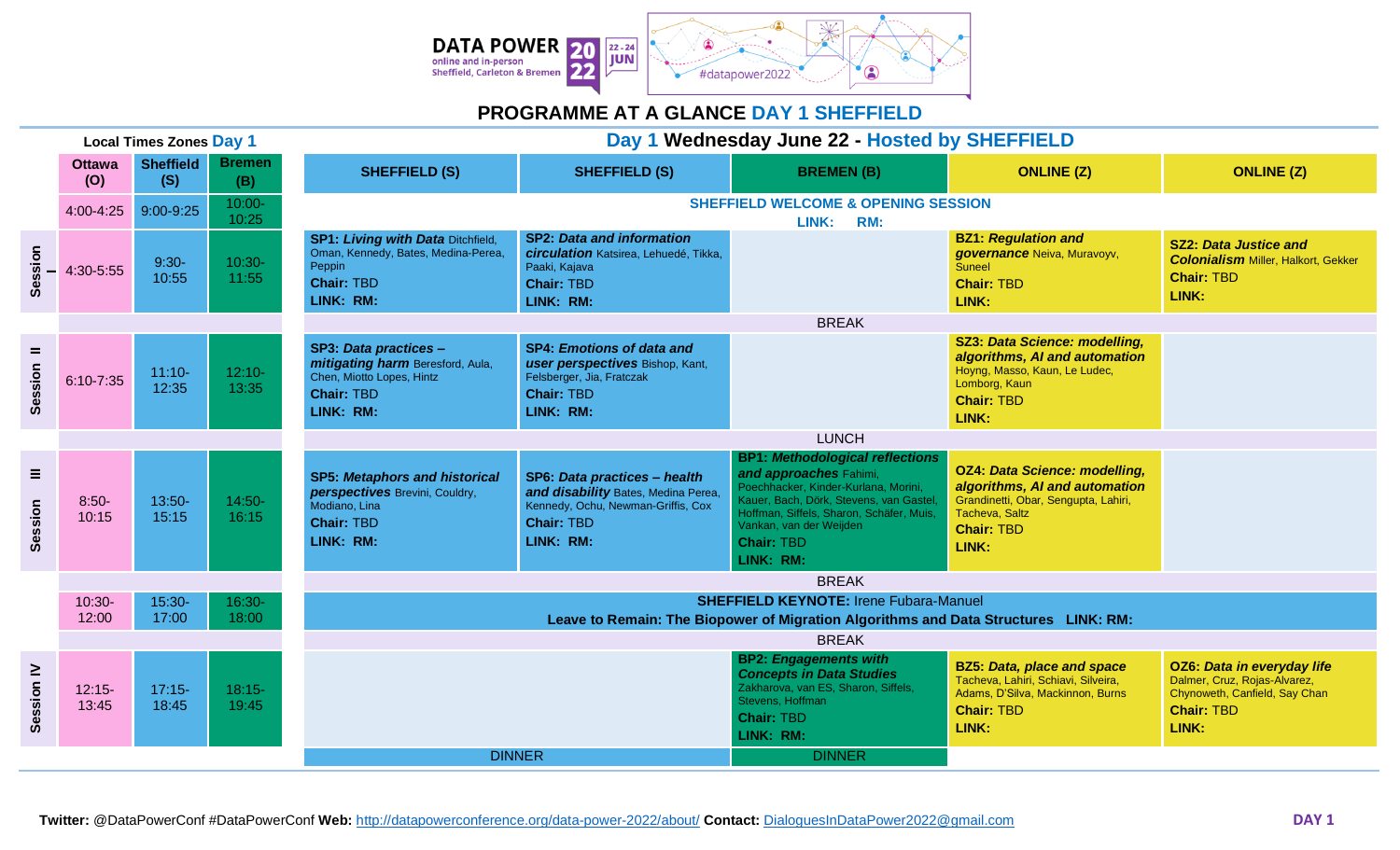## **Data Power 2022 PROGRAMME AT A GLANCE DAY 2 BREMEN**

| <b>Local Times Zones Day 2</b> |                    |                         |                      | Day 2 Thursday June 23 - Hosted by BREMEN                                                                                                                                                                                                                                                 |                                                                                                                                                  |                                                                                                                                                           |                                                                                                                                              |  |  |
|--------------------------------|--------------------|-------------------------|----------------------|-------------------------------------------------------------------------------------------------------------------------------------------------------------------------------------------------------------------------------------------------------------------------------------------|--------------------------------------------------------------------------------------------------------------------------------------------------|-----------------------------------------------------------------------------------------------------------------------------------------------------------|----------------------------------------------------------------------------------------------------------------------------------------------|--|--|
| <b>Ottawa</b><br>(0)           |                    | <b>Sheffield</b><br>(S) | <b>Bremen</b><br>(B) | <b>Sheffield (S)</b><br><b>BREMEN(B)</b>                                                                                                                                                                                                                                                  |                                                                                                                                                  | Online (Z)                                                                                                                                                | Online (Z)                                                                                                                                   |  |  |
| Session<br>V                   | $3:00-$<br>4:25    | 8:00-9:25               | $9:00-$<br>10:25     | <b>BP3: Discourses about Data Power</b><br>Nguyen, de Graaf, Muis, Schäfer, van Es, Bakker,<br>van der Weijden, Röhle, Falk<br><b>Chair: TBD</b><br>LINK: RM:                                                                                                                             |                                                                                                                                                  | <b>BZ7: Data, place and space Calzati,</b><br>Grincheva, Boeva, Braun, Kropp<br><b>Chair: TBD</b><br>LINK:                                                |                                                                                                                                              |  |  |
|                                |                    |                         |                      | <b>BREAK</b>                                                                                                                                                                                                                                                                              |                                                                                                                                                  |                                                                                                                                                           |                                                                                                                                              |  |  |
| Session<br>VI                  | $4:40-$<br>6:05    | $9:40-$<br>11:05        | $10:40-$<br>12:05    | <b>BP4: Calls for interventions</b> Vanerman.<br>SP7: Data and young people Thorpe,<br>Vlieghe, Renkema, Decuypere, Muis, Schäfer, van<br>Robinson, Turner, Pothong, Linvinstone<br>den Berg, Pentzold, Knorr, Wolter<br><b>Chair: TBD</b><br><b>Chair: TBD</b><br>LINK: RM:<br>LINK: RM: |                                                                                                                                                  | <b>SZ8: Platforms and apps Krenn,</b><br>Vierbergen, Ben-David<br><b>Chair: TBD</b><br>LINK:                                                              |                                                                                                                                              |  |  |
|                                |                    |                         |                      | <b>BREAK</b>                                                                                                                                                                                                                                                                              |                                                                                                                                                  |                                                                                                                                                           |                                                                                                                                              |  |  |
| Session<br>VII                 | $6:20-$<br>7:45    | $11:20 -$<br>12:45      | $12:20 -$<br>13:45   | <b>LUNCH</b>                                                                                                                                                                                                                                                                              | <b>SP8: Data infrastructures and</b><br>assemblages Simpson, Petersen, Gurzawska,<br>Carter, Carmi, Ben-David,<br><b>Chair: TBD</b><br>LINK: RM: | <b>SZ9: ROUNDTABLE Democratising</b><br>decision making on data infrastructure<br>Rone, Liang, Huang, Neff, Vaughan, Ruiter<br><b>Chair: TBD</b><br>LINK: |                                                                                                                                              |  |  |
|                                |                    |                         |                      |                                                                                                                                                                                                                                                                                           |                                                                                                                                                  | <b>BREAK</b>                                                                                                                                              |                                                                                                                                              |  |  |
| Session<br>VIII                | $8:00 -$<br>9:25   | 13:00-<br>14:25         | $14:00 -$<br>15:25   | <b>BP5: Transgressive Tech: Power</b><br>shifts during the Covid-19 pandemic<br>Taylor, Martin, de Souza, Lopez Solano<br><b>Chair: TBD</b><br>LINK: RM:                                                                                                                                  |                                                                                                                                                  | <b>BZ10: Data publics Thimm, Poirier, White,</b><br>Papa, Milioni<br><b>Chair: TBD</b><br>LINK:                                                           |                                                                                                                                              |  |  |
|                                |                    |                         |                      | <b>BREAK</b>                                                                                                                                                                                                                                                                              |                                                                                                                                                  |                                                                                                                                                           |                                                                                                                                              |  |  |
| Session <sub>IX</sub>          | $9:40-$<br>11:05   | $14:40-$<br>16:05       | $15:40-$<br>17:05    | <b>BP6: Data Governance and Data</b><br>Subjects von Laufenberg, Kasapoglu, Ibrahimi,<br>Lämmerhirt, Lai, Flensburg, Andelsman, Masso,<br><b>Baack</b><br><b>Chair: TBD</b><br>LINK: RM:                                                                                                  |                                                                                                                                                  | <b>SZ11: Platforms and apps Girgin, Kumar,</b><br>Han, Hou, Stamm<br><b>Chair: TBD</b><br>LINK:                                                           | <b>OZ12: Cultures of data and information</b><br>Amadori, Zaffaroni, Mascheroni, Casemajor, Sirois,<br>Ridgway<br><b>Chair: TBD</b><br>LINK: |  |  |
|                                |                    |                         |                      | <b>BREAK</b>                                                                                                                                                                                                                                                                              |                                                                                                                                                  |                                                                                                                                                           |                                                                                                                                              |  |  |
|                                | $12:00 -$<br>13:30 | 17:00-<br>18:30         | $18:00 -$<br>19:30   | BREMEN KEYNOTE: Linnet Taylor, George Fletcher, Alexander Serebrenik, Akrati Saxena; Andreas Hepp<br>Generative friction: exploring conceptual points of contact between computing sciences, social sciences, and philosophy (RM: LINK:)<br><b>DINNER</b>                                 |                                                                                                                                                  |                                                                                                                                                           |                                                                                                                                              |  |  |